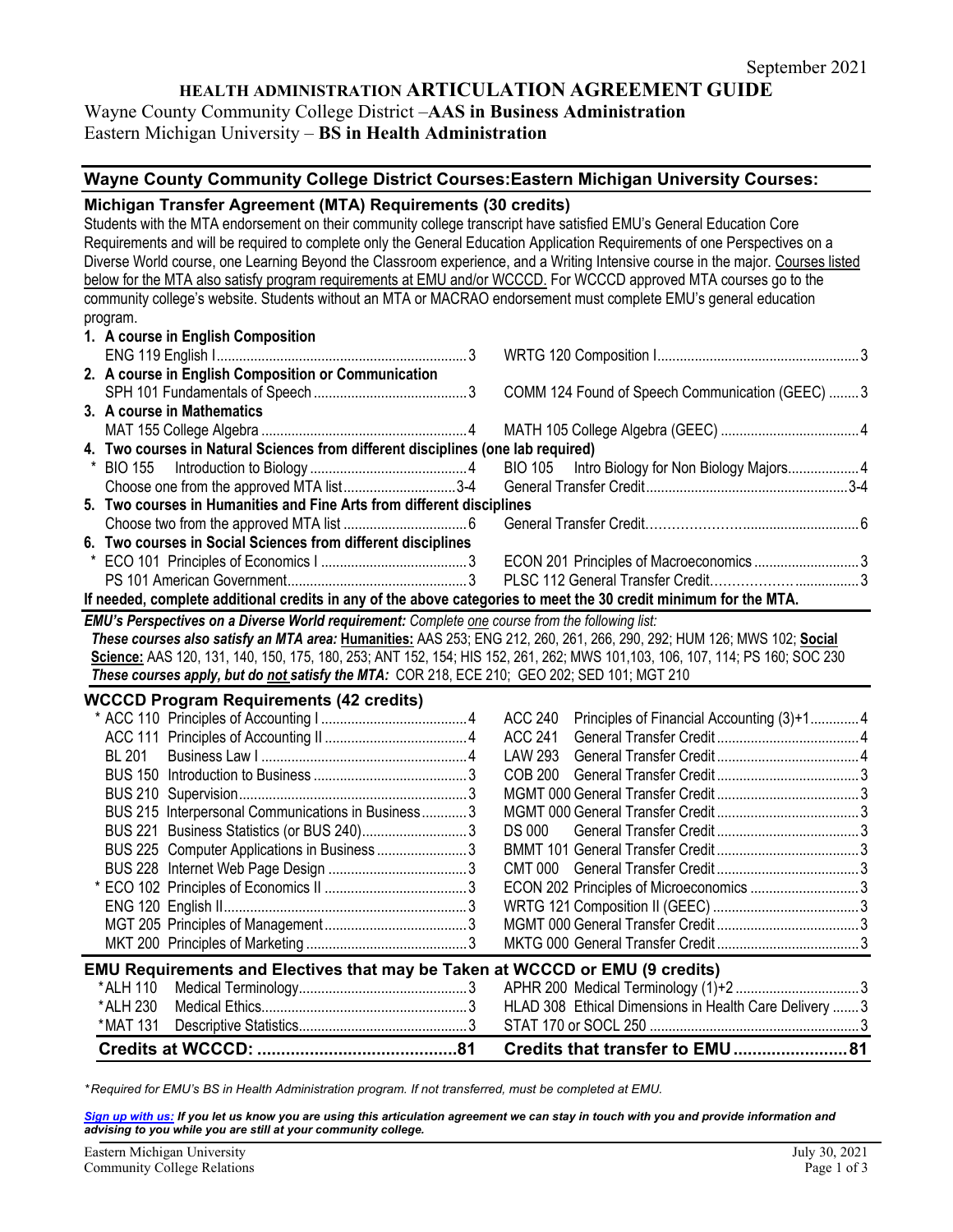# **HEALTH ADMINISTRATION ARTICULATION AGREEMENT GUIDE**

Wayne County Community College District –**AAS in Business Administration**  Eastern Michigan University – **BS in Health Administration**

# **Completion of the BS in Health Administration**

## **Major Requirements (49 credits)**

## **Required Courses (43 credits)**

| HLAD 305        |                                               |  |
|-----------------|-----------------------------------------------|--|
|                 |                                               |  |
| HLAD 310        | Administration of Health Care Organizations 3 |  |
| HLAD 311        |                                               |  |
| HLAD 312        | Health Personnel Management Development 3     |  |
| HLAD 315        | Research Methods and Data Analysis 3          |  |
| HLAD 416        |                                               |  |
| HLAD 418        | Principles of Healthcare Finance Management 3 |  |
| HLAD 419        | Legal and Regulatory Issues in Health Care  4 |  |
| HLAD 420        | Health Insurance and Reimbursement3           |  |
| <b>HLAD 425</b> | Decision Making for Health Administrators3    |  |
|                 |                                               |  |

## **Restricted Electives (6 credits)**

*Choose two courses from the following:* HLAD 250 Introduction to Public Health (3) HLAD 313 Health Care Quality (3) HLAD 323 Introduction to Epidemiology (3) HLAD 401 Legal Issues in Health Care (3) HLAD 402 Health Policy (3) HLAD 476 Introduction to Healthcare Informatics (3)

| Minimum Credits to Graduate:  124 |  |
|-----------------------------------|--|